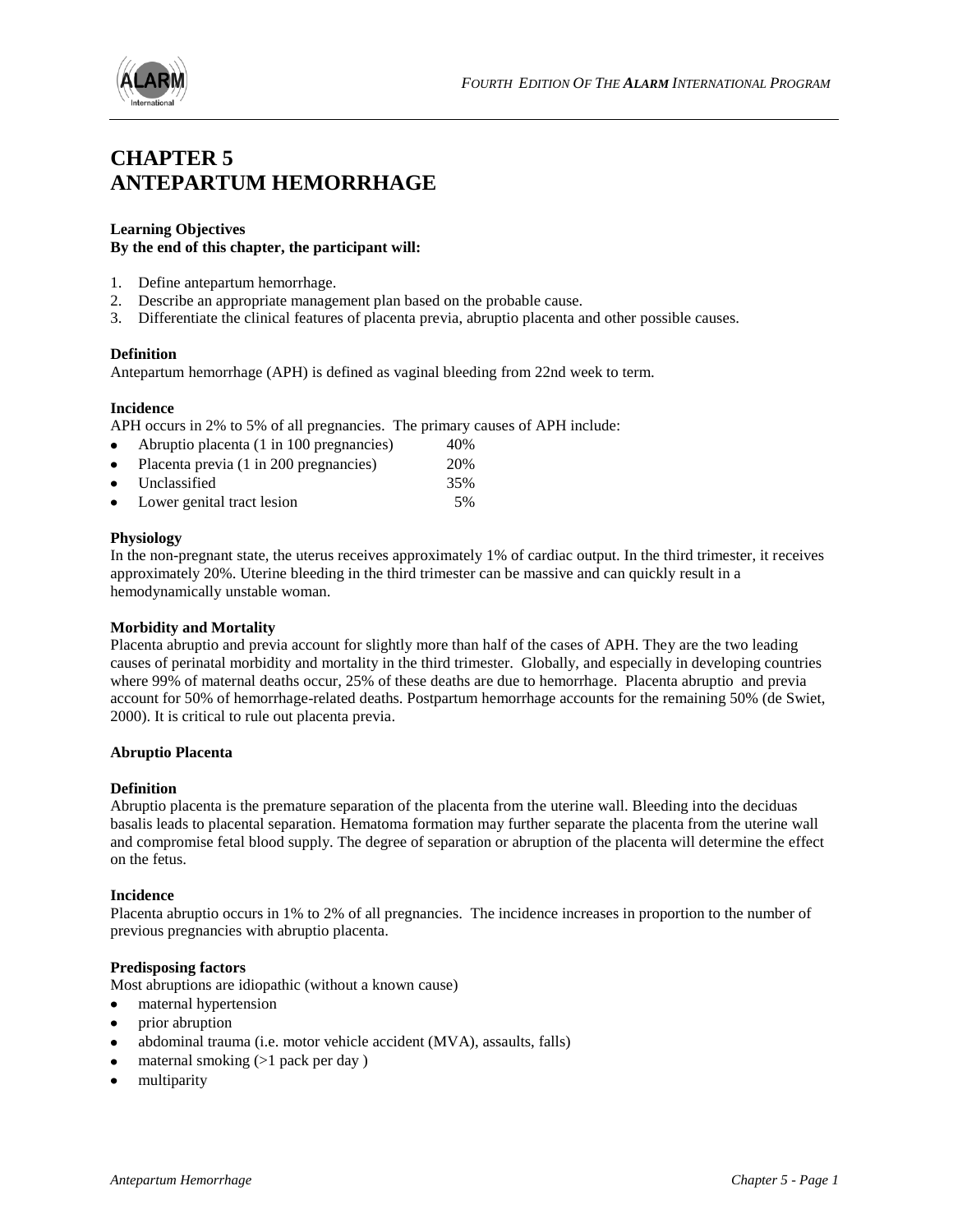

- advanced maternal age (>35 years)
- substance abuse (e.g. cocaine and alcohol)
- uterine malformation
- short umbilical cord
- rapid uterine decompression (i.e. premature rupture of membranes (PROM), delivery of the first twin)
- thrombophilia

# **Classification**

Classification is based on the extent of separation from the uterine wall (partial vs. complete) and location of separation (i.e. marginal or central)

## **Clinical features of placenta abruptio and placenta previa**

This chart describes the clinical features associated with placenta abruptio and placenta previa. The information may be used to help differentiate between these two types of APH, and plan care accordingly.

| <b>Abruptio Placenta</b>                                                                                      | <b>Placenta Previa</b>                                                                                                       |
|---------------------------------------------------------------------------------------------------------------|------------------------------------------------------------------------------------------------------------------------------|
| May be associated with hypertensive disorders,<br>uterine overdistension, abdominal trauma                    | Associated with previous uterine surgery, including<br>cesarean section                                                      |
| Presenting part may or may not be engaged                                                                     | Head or presenting part is high, or the lie may be<br>unstable                                                               |
| Abdominal pain and/or backache<br>(often unremitting)                                                         | Painless (unless in labour)                                                                                                  |
| Uterine tenderness                                                                                            | Uterus not tender                                                                                                            |
| Increased uterine tone                                                                                        | Uterus soft                                                                                                                  |
| Uterine irritability or contractions                                                                          | No uterine irritability or contractions                                                                                      |
| Usually normal presentation                                                                                   | Malpresentation and/or high presenting part                                                                                  |
| Fetal heart may be abnormal or absent                                                                         | Fetal heart usually normal                                                                                                   |
| Shock and anemia out of proportion to<br>apparent blood loss                                                  | Shock and anemia correspond to apparent blood loss                                                                           |
| May have coagulopathy                                                                                         | Coagulopathy very uncommon initially                                                                                         |
| Abruptio may be seen on transabdominal<br>ultrasound, but a negative ultrasound does not<br>rule out abruptio | Transvaginal ultrasound is the definitive diagnostic test<br>for placenta previa (see Appendix $1 -$ Obstetrical<br>Imaging) |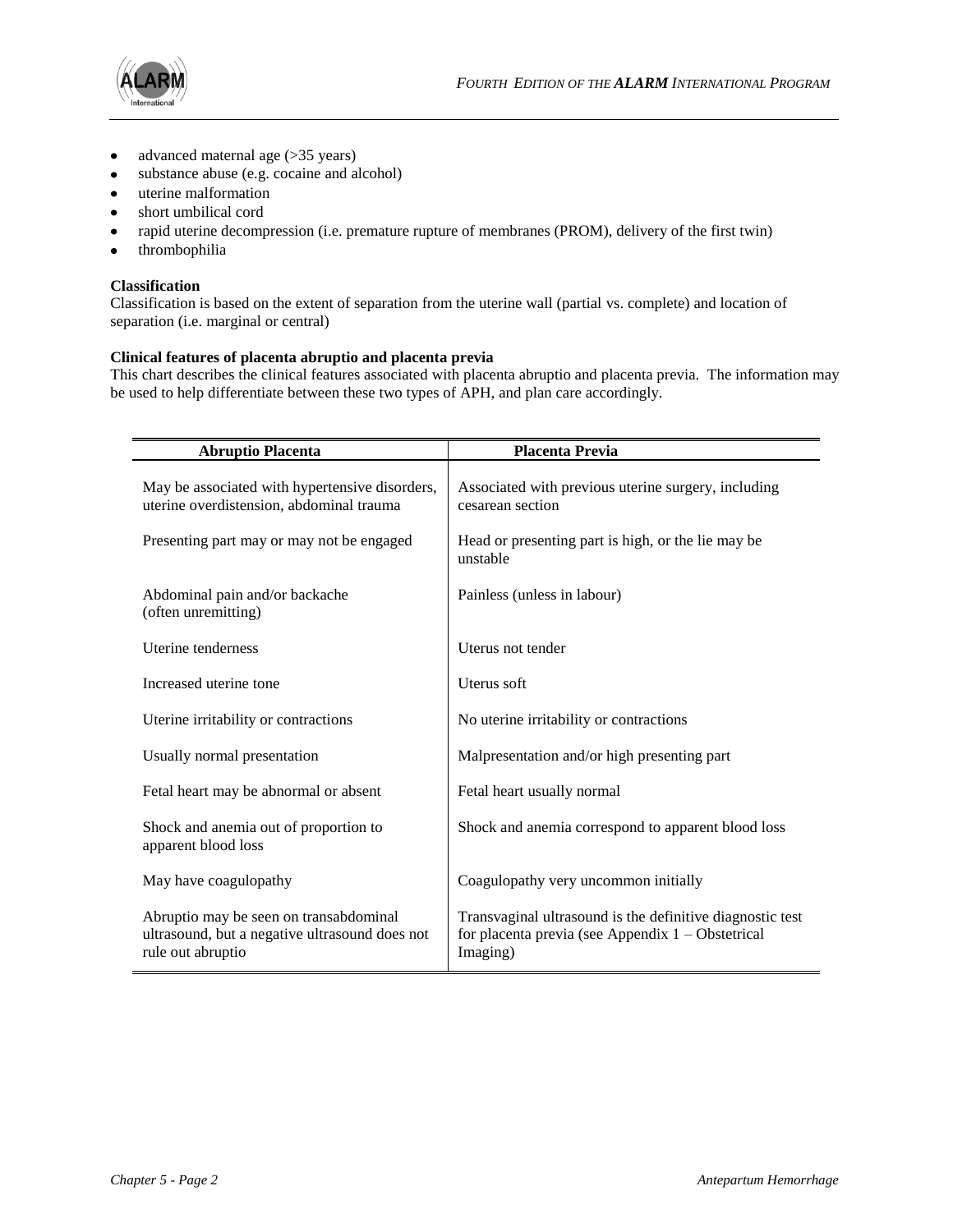

## **Placenta Previa**

## **Definition**

Placenta previa is defined as implantation of the placenta in the lower segment of the uterus so that it comes close to or completely covers the internal cervical os.

## **Incidence**

Incidence of placenta previa is 0.3% to 0.4% of all term pregnancies.

## **Predisposing factors**

- previous cesarean delivery or uterine surgery
- multiple gestation
- advanced maternal age
- multiparity
- smoking
- prior placenta previa

### **Classification**



**Figure 1 - Total Placenta Previa Figure 2 - Partial Placenta Previa Figure 3 Marginal Placenta Previa**

A total (complete) placenta previa describes a placenta that entirely covers the os. A partial previa describes a placenta that partially covers the cervical os. A marginal previa describes a placenta that is lying next to the os. The use of the terms "marginal" and "partial" are meant to apply to digital palpation of the placental edge through the cervix. Vaginal examination should be avoided when there is vaginal bleeding. Both mother and baby could bleed to death if the placenta detaches.

Wherever possible, diagnosis of placenta previa is made by ultrasound. Information regarding diagnosis with ultrasound is included at the end of this chapter in Appendix 1.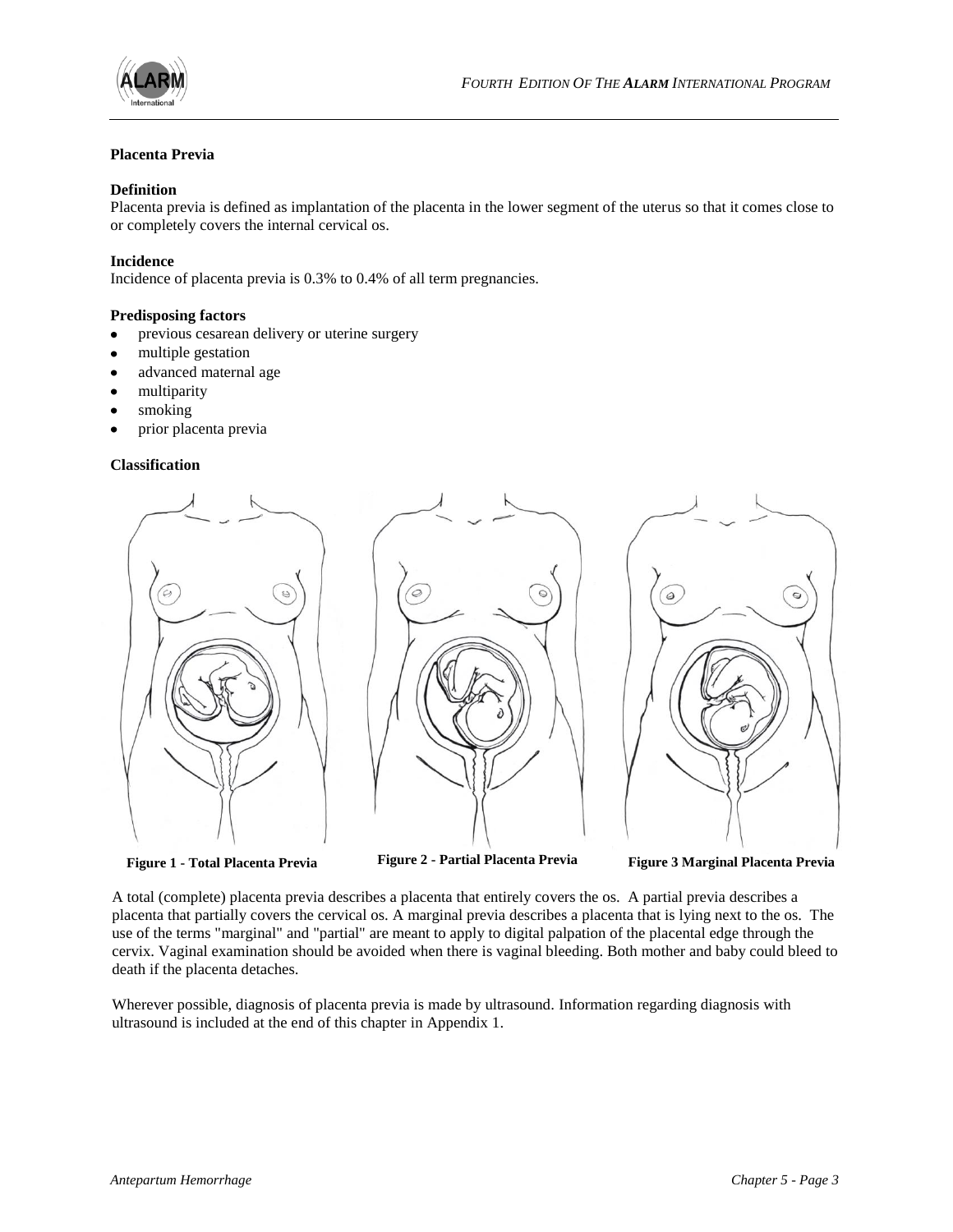

## **Clinical management**

In all cases, when placenta previa is suspected, the woman should be transferred to a facility that has cesarean section capability.

A policy of expectant management, pioneered by MacAfee,<sup>19</sup> continues to be the standard. The focus on bed rest has been shown to reduce preterm birth and perinatal mortality.<sup>20</sup> However, preterm delivery remains a problem as 46% of women with the diagnosis of placenta previa deliver preterm.<sup>21</sup> Hospital admission with bed rest is an option, but carefully selected women with readily available access to intervention can be managed as outpatients. Almost threequarters of all women with placenta previa experience at least one episode of bleeding at an median gestational age<br>quarters of all women with placenta previa experience at least one episode of bleeding at an median gestat of 29 weeks, but the majority remain stable for a prolonged period and will not deliver until a median of 36 weeks.<sup>22</sup> Clinical outcomes of placenta previa are highly variable and cannot be predicted confidently from antenatal events.<sup>23</sup> A number of retrospective studies provide evidence for the safety and cost-efficiency of outpatient management of placenta previa. <sup>23-26</sup> A randomized control trial of inpatient versus outpatient expected management of placenta previa.suggests that for selected women, outpatient management appears to be an acceptable alternative. **This evidence needs to be carefully considered in low-resource settings where access to emergency transportation, blood transfusion services and cesarean section capability may be a factor.** 

Important features to aid diagnosis of placenta previa:

- Placenta previa is associated with bright red, painless bleeding.
- Placenta previa is diagnosed primarily by the second trimester ultrasound.
- Placenta previa is followed over the length of the pregnancy by ultrasound.
- Placenta previa is present when the leading edge is less than 2 cm from the internal os.
- Placenta previa usually resolves by term due to placental migration, i.e. as the uterus grows, the placenta moves away from the cervical os.
- Premature labour and delivery is the primary complication.
- Some selected women may be followed in an outpatient setting.
- Transfer to a community or to a facility with adequate resources to manage the woman's care may be advised.

### **Placenta Accreta**

### **Definition**

Placenta accreta is the abnormal adherence of the placenta with villus attachment to the myometrium. Normally there is tissue called the decidua basalis between the chorionic villi and the myometrium. In placenta accreta these vascular processes grow directly into the myometrium. Placenta accreta can progress into placenta percreta. In placenta percreta, the vascular processes of the chorion (the chorionic villi) may invade the full thickness of the myometrium. The chorionic villi may grow through the myometrium and the outside covering of the uterus (serosa) and result in complete rupture of the uterus.

### **Incidence**

Placenta accreta should be considered in every woman with placenta previa. The incidence of accreta has increased tenfold in the past 50 years and is now 1 in 2500 pregnancies largely due to the increase in cesarean section deliveries..<sup>28, 29</sup> In the presence of placenta previa, the risk of accreta rises to approximately 5%. With placenta previa and prior cesarean section, the risk rises to approximately 20% and increases further with increasing numbers of previous cesarean sections or uterine surgeries.<sup>27,29,30</sup>

### **Risk factors**

 $\overline{a}$ 

Risk factors for placenta accreta include placenta previa with or without previous uterine surgery, prior myomectomy, prior cesarean section, Asherman's syndrome<sup>1</sup>, uterine fibroids and maternal age greater than 35 years.<sup>27</sup>

<sup>&</sup>lt;sup>1</sup> Asherman's syndrome is a rare condition characterized by the presence of intrauterin[e adhesions.](http://health.allrefer.com/health/adhesion-info.html) These adhesions or scars typically occur after uterine surgery, especially after a pregnancy-related [dilatation and curettage](http://health.allrefer.com/health/d-and-c-info.html) [\(D&C\)](http://health.allrefer.com/health/d-and-c-info.html). They are more likely to happen if an infection is present in the uterus during the time of the procedure. Intrauterine adhesions can also form after infection with tuberculosis or schistosomiasis. These adhesions may cause [amenorrhea](http://health.allrefer.com/health/menstruation-absent-info.html) and/o[r infertility.](http://health.allrefer.com/health/ashermans-syndrome-info.html##)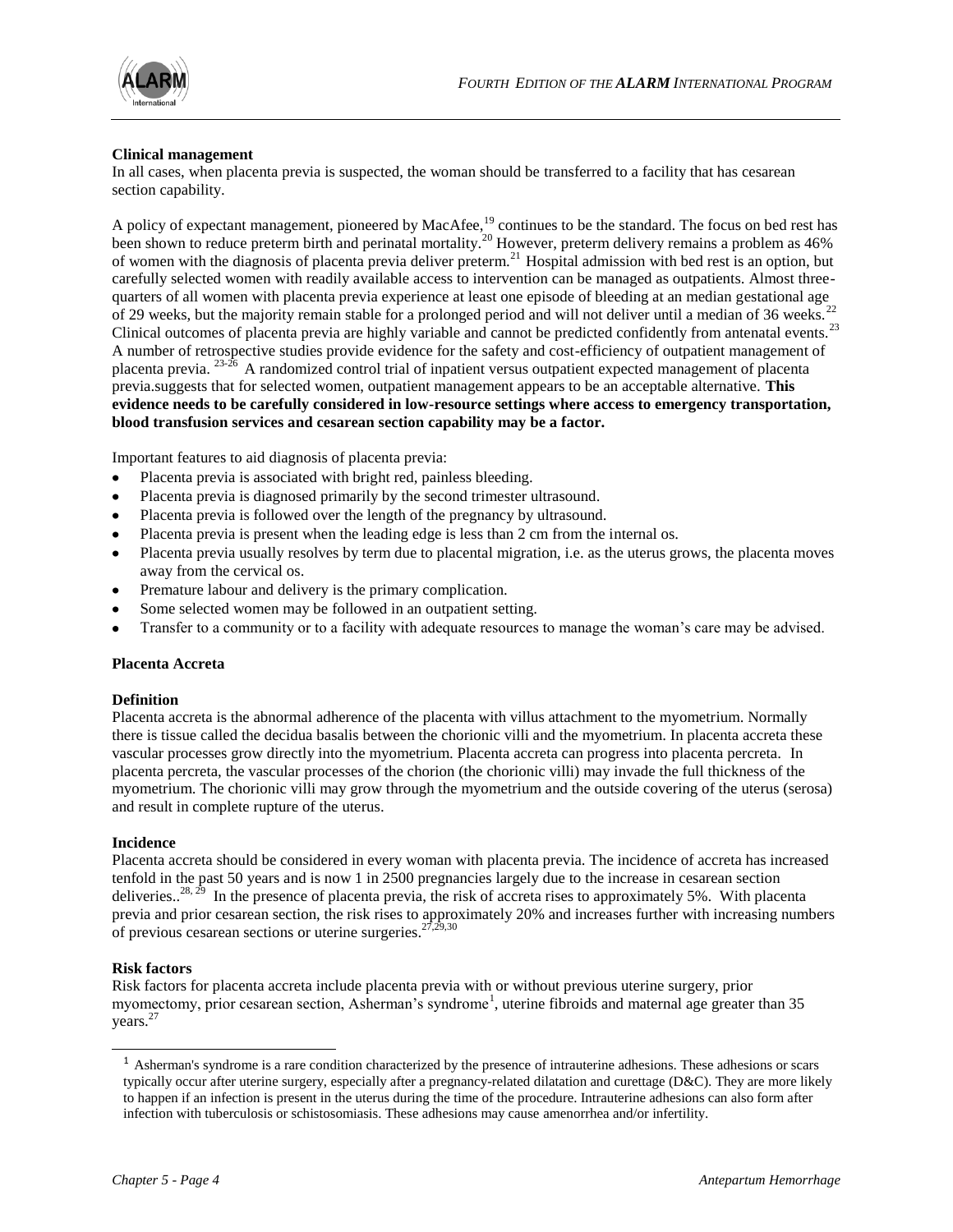

## **Clinical management**

It is ideal to diagnose placenta accreta during the antenatal period. Strong clinical suspicion is required in the presence of risk factors. The clinician should aim to rule out an accreta before proceeding to attempting a vaginal delivery. Women with placenta accreta should be delivered in facilities with adequate resources and personnel to manage complications including intrapartum hemorrhage and hysterectomy.

Transabdominal and transvaginal ultrasound.31-33 can detect up to 85% of placenta accreta. Further additional investigations using ultrasound Doppler<sup>34-37</sup> and magnetic resonance imaging  $(MRI)^{38-41}$  may be helpful to further identify these women, where this technology is available.

In most cases, the placenta accreta will be encountered unexpectedly. If the placenta cannot be delivered at the time of cesarean section or following vaginal delivery, one management option is to leave the placenta in situ (in place) without further attempts at delivery if the woman is not actively bleeding.

Important considerations related to placenta accreta:

- 1. The incidence of placenta accreta has increased significantly, mainly due to increased cesarean section surgery rates.
- 2. Accreta should be suspected in the case of placenta previa, especially if there is a history of prior uterine surgery.
- 3. Ultrasound and MRI can be used for diagnosis (see Appendix 1 Obstetrical Imaging).
- 4. The delivery should be done in a centre with comprehensive emergency obstetric care services to manage complications including intrapartum hemorrhage and hysterectomy.

#### **Vasa Previa**

#### **Definition**

Vasa previa is the term commonly used when fetal blood vessels in the membranes run across the cervix in front of the presenting part. However, if there are fetal blood vessels in the membranes, they may rupture when the membranes rupture even if not directly in front of the presenting part. When fetal blood vessels are in the membranes they are not protected and are therefore fragile and may easily rupture.

#### **Incidence**

Vasa previa occurs 1 in 5000 pregnancies. Incidence is higher in twin pregnancies. Vasa previa is also associated with a placenta that is low in the uterus, velamentous insertion of the cord and succenturiate lobe.

#### **Morbidity and mortality**

Fetal mortality is estimated to be as high as 50% to 70%.

#### **Diagnosis**

 $\overline{a}$ 

Prenatal diagnosis is unlikely, but may be made by observing fetal vessels crossing the internal os on transvaginal sonography. An attempt to look for such vessels can be made when scanning a woman vaginally for a low placenta. A prenatal diagnosis would mandate closer observation of the woman and delivery prior to term via an elective cesarean section.

The clinical diagnosis should be considered when rupture of the membranes is associated with acute painless vaginal bleeding and an abrupt change in the fetal heart rate (tachycardia or bradycardia). Occasionally, the vessels may be felt on digital exam prior to rupture of the membranes.

#### **Clinical management**

When vasa previa is suspected, the baby needs to be delivered quickly. The best course of action will depend on the stage of labour. If the woman is fully dilated, operative delivery with vacuum or forceps is indicated. A cesarean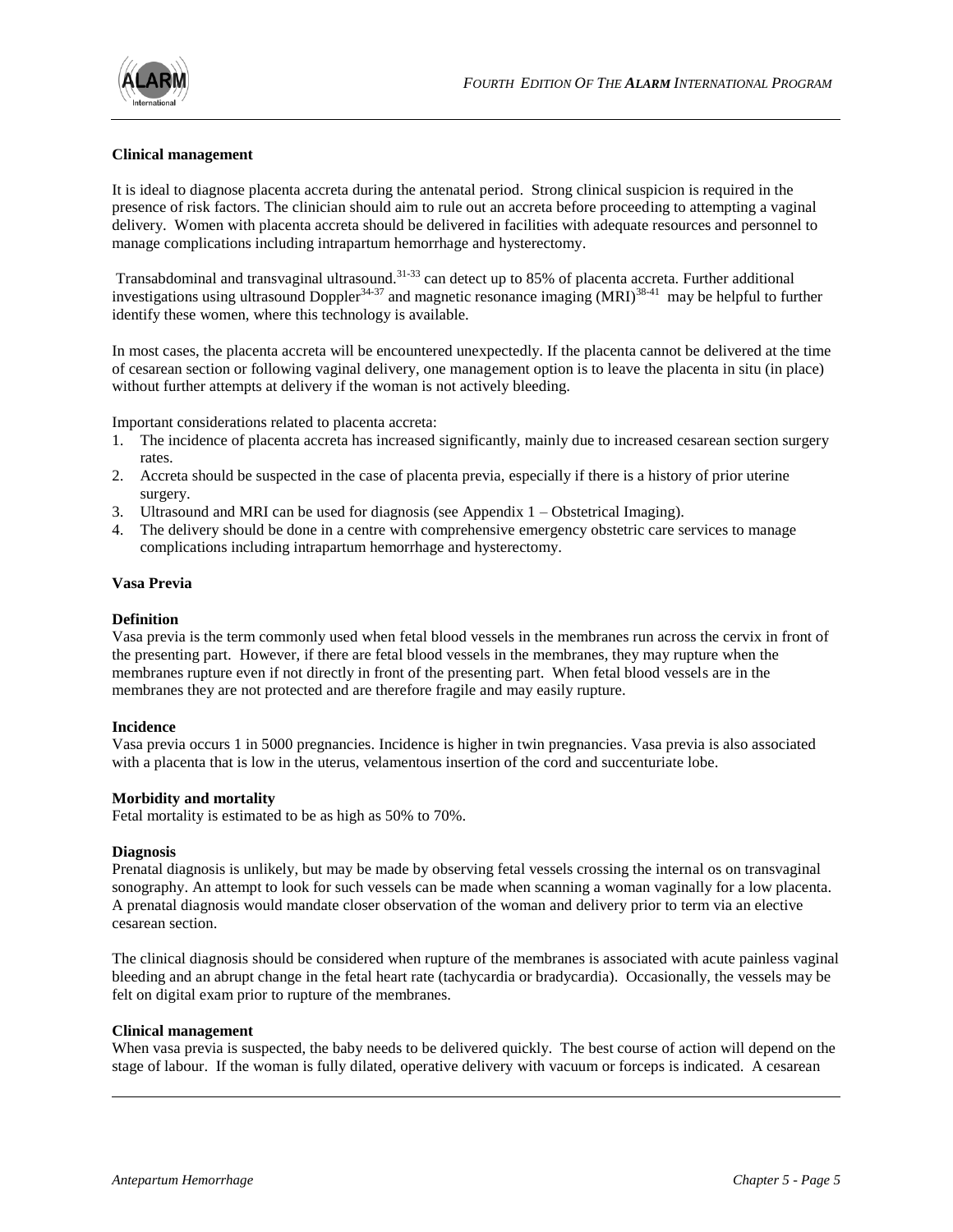

section should be performed if the woman is in labour and not yet fully dilated, if expertise to use vacuum or forceps or the equipment is not available, or in the case of failed operative delivery.

The baby is likely to be compromised at birth. Health care providers should be present who are able to resuscitate the baby.

The woman and her family should be advised of the gravity of risk to their baby.

Where available, an Apt test or Wright's stain on vaginal blood to detect fetal hemoglobin could suggest the diagnosis. A positive test would indicate that blood is of fetal origin, while a negative test indicates that the blood is of maternal origin. In practice, the Apt test may not be done when there is suspicion of vasa previa, because the time is often very short from onset of bleeding from ruptured blood vessels to fetal collapse from vasa previa.

The modified Apt test differentiates fetal from maternal blood.

Apt test technique:

- Collect bloody vaginal fluid.
- Add a small amount of tap water (hemolyzes blood).
- Centrifuge or shake the sample.
- Add 1 cc of 1% sodium hydroxide for every 5 cc of the pink colored fluid (supernatant).
- Read in 2 minutes. Results: Pink sample  $=$  fetal hemoglobin (Hgb)
	- Yellow–brown sample = adult (maternal) Hgb

### **Overview of the Management of Antepartum Hemorrhage**

## **If blood loss is significant:**

- Call for HELP from an individual who is culturally appropriate to the community and the family.
- REMEMBER ABCs (Airway, Breathing, and Circulation)
- Talk with the woman. Provide information and reassurance.
- Monitor vital signs (pulse, blood pressure, respiration, temperature).
- Elevate the woman's legs to increase return of blood flow to the heart. If possible, raise the foot end of the bed.
- Urgently mobilize all available health care providers.
- Turn the woman onto her side to minimize the risk of aspiration if she vomits and to ensure that an airway is open.
- Keep the woman warm but do not overheat her as this will increase peripheral circulation and reduce blood supply to the vital organs.
- Take a comprehensive history and perform a physical exam. Clinical differences will give the first clues to the diagnosis.
- Determine hemodynamic stability.
- Evaluate uterine tone and activity.
- Assess the cervix for dilatation or any lesion. Avoid a vaginal exam until placenta previa has been ruled out.
- Perform an ultrasound, if possible prior to a speculum exam. Controversy exists regarding performing a speculum exam in the absence of a prior ultrasound.
- Promptly evaluate fetal health. Ask the woman about changes in fetal movement. Auscultate the fetal heart rate or use electronic fetal monitoring where available to determine the health status of the fetus. Ultrasound will assist in assessment of fetal well-being.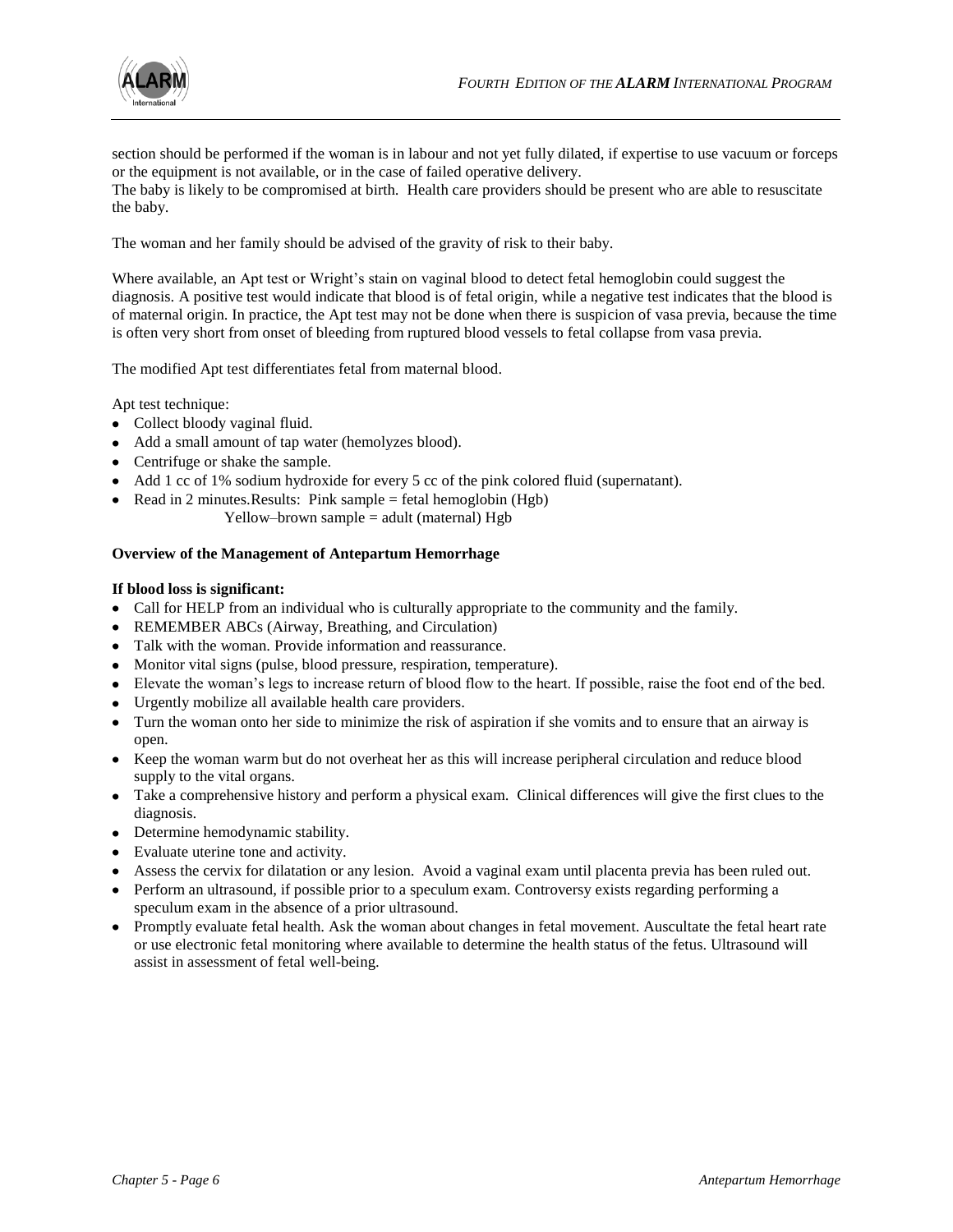

- Carefully monitor the maternal cardiovascular status. Estimate blood loss accurately, taking into consideration the maternal ability to withstand hemorrhage and replace lost fluid volume, as indicated.
- Where laboratory facilities exist, draw blood for:
	- Type and crossmatch
	- CBC, (hemoglobin, hematocrit, platelet count)
	- PT (prothrombin time) or INR (International Normalized Ratio), PTT (partial thromboplastin time), fibrinogen level
	- A Kleihauer-Betke test<sup>2</sup> may confirm an abruption and is advisable in all cases of suspected abruption.
- Arrange for blood donors, if needed.
- Where available, Rh immune globulin should be given to all unsensitized Rh-negative women with any bleeding or suspected concealed abruption. The dose may be adjusted by the Kleihauer-Betke results. The usual dose is 300 µg of Rh immune globulin should be given for every 30 cc of fetal blood detected in maternal circulation (equivalent to 15 cc of packed red blood cells).

## **Unstable woman**

The two immediate objectives for women who are actively bleeding and hemodynamically unstable are fluid replacement and delivery.

While speeding up delivery or preparing the woman for transfer, the following management steps should occur at the same time.

- Administer oxygen to all women who are hypotensive because oxygen consumption is increased 20% in pregnancy and the fetus is sensitive to hypoxia.
- Monitor maternal oxygen saturation, where possible.
- Begin active fluid resuscitation and/or blood transfusion using two large bore (16-gauge or largest available) intravenous lines. Rapidly infuse intravenous fluids (normal saline or Ringer's lactate) initially at the rate of 1 L in 15–20 minutes; give at least 2 L of these fluids in the first hour. This is over and above fluid replacement for ongoing losses. Aim to replace 2–3 times the estimated fluid loss.
- Perform an ongoing assessment of maternal vital signs, including urine output)
- Continuously monitor fetal well-being.

If blood transfusion and cesarean section facilities do not exist, the woman should be stabilized, if possible, and then transferred to an appropriate facility.

A cesarean section is required if bleeding is due to a placenta previa (partial or complete) or abruption when maternal or fetal health is unstable, unless vaginal delivery is imminent. If the cervix is dilated, operative vaginal delivery may be an option in cases of placenta abruptio.

Disseminated intravascular coagulopathy (DIC) should be considered. The "bedside clot test" may be helpful. Assessing clotting status is useful in determining i[f coagulopathy](http://www.who.int/reproductive-health/impac/Symptoms/Vaginal_bleeding_later_S17_S23.html#S19 Coagulopathy) is present.

## *Bedside clot test*

- Take 2 mL of venous blood into a small, dry, clean, plain glass test tube (approximately 10 mm x 75 mm).
- Hold the tube in your closed fist to keep it warm  $(+37 \degree C)$ .
- After 4 minutes, tip the tube slowly to see if a clot is forming. Then tip it again every minute until the blood  $\bullet$ clots and the tube can be turned upside down.
- Failure of a clot to form after 7 minutes or a soft clot that breaks down easily suggests [coagulopathy.](http://www.who.int/reproductive-health/impac/Symptoms/Vaginal_bleeding_later_S17_S23.html#S19 Coagulopathy)

 2 The **Kleihauer-Betke ("KB") test**, **Kleihauer test**, is [a blood test](http://www.answers.com/topic/blood-test) used to measure the amount of fetal hemoglobin transferred from a fetus to an Rh-negative mother's bloodstream. It is the standard method of detecting fetal–maternal hemorrhage.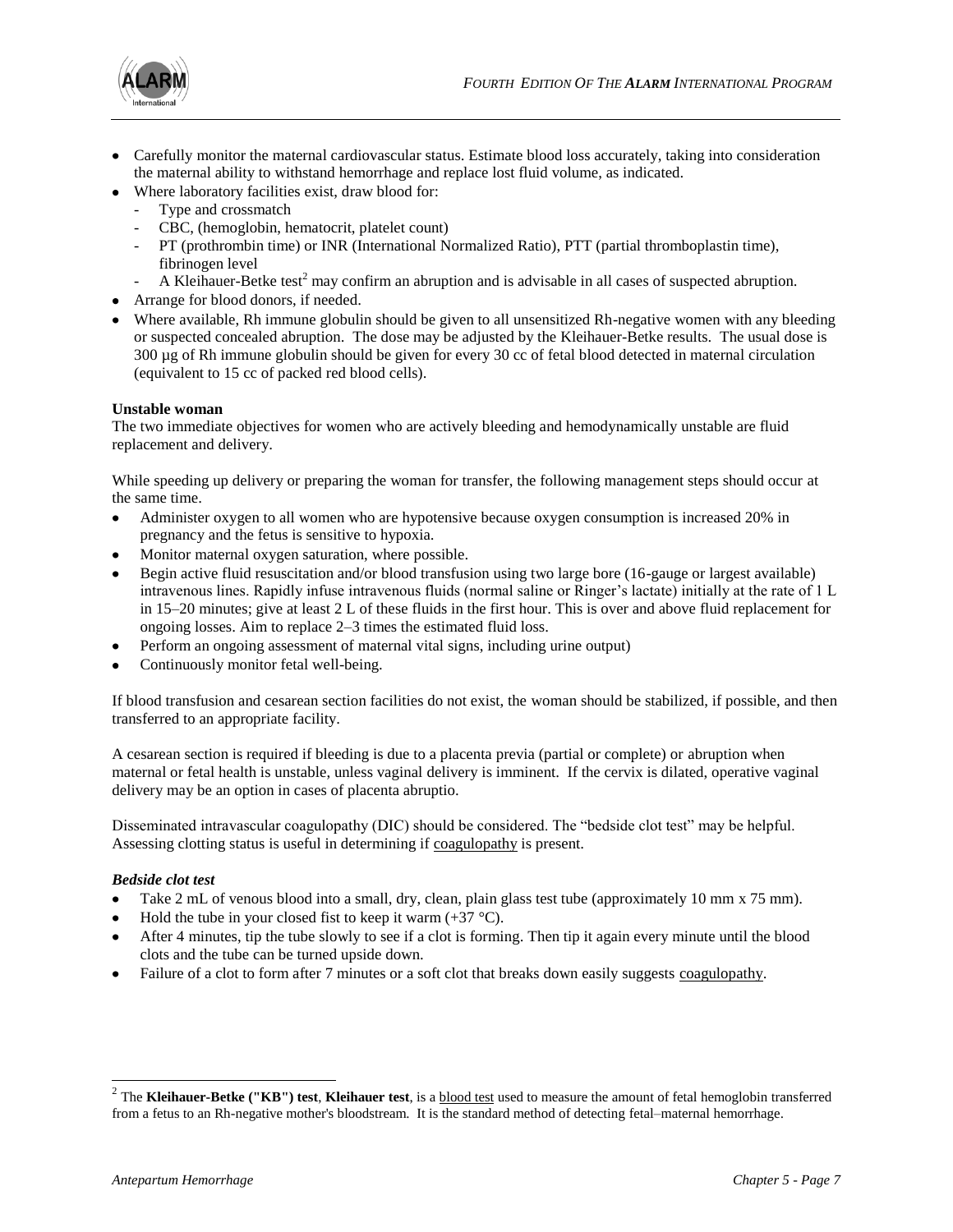

If coagulopathy is present:

- Correct with fresh frozen plasma or cryoprecipitate, where available.
- Attempt to deliver as soon as clotting factors have been corrected and volume replacement is adequate.
- The risk of DIC is increased if the woman presents with an intrauterine fetal death.
- Once maternal and fetal statuses are stable, consider transfer to a high-risk centre if necessary.

## **Stable woman**

- Continue maternal and fetal surveillance for 12 to 24 hours.
- Appropriate attention should be paid to the maternal hemodynamic status. All women with an APH are at risk for recurrent bleeding.
- If the woman has suffered abdominal trauma and is  $\geq$  20 weeks gestation, it is recommended that she be monitored for a minimum of 4 hours after the trauma. If there are ominous signs such as bleeding, uterine pain, or more than one contraction in 10 minutes, the duration of surveillance should be longer because abruptio placenta is seen in about 20 % of such cases.
- If the fetus is preterm, expectant management may be appropriate depending on maternal fetal status. Antepartum steroids are indicated for a gestational age of 24 to 34 weeks. Consider the risk on significant subsequent bleeding against fetal maturity.
- Transfer to a high-risk centre may be indicated, based on the maternal and fetal status, and local resources.
- There is insufficient information to recommend use of tocolytics.

## **Conclusion**

A standard protocol for the management of APH is essential. A sample protocol is located at the end of this chapter in Appendix 2 A medical or midwifery directive for nursing staff to initiate management is recommended*.* The lifethreatening nature of abruptio placenta and placenta previa for both mother and fetus should be kept in mind, as should the potential for rapid evolution of these conditions.

- Vigorous resuscitation should be undertaken when appropriate.
- Ultrasound determination of placental location should precede vaginal examination, if it is available.
- Ongoing surveillance and active management are required.



- 1. APH is most commonly due to placental abruption and placenta previa. The primary clinical difference is the experience of abdominal pain by the woman.
- 2. Rapid diagnosis and prompt, appropriate treatment is critical to prevent infant and maternal mortality.
- 3. Treatment for this emergency is at the hospital level; therefore, an efficient referral system is needed.

## *Suggestion for Applying the Sexual and Reproductive Rights Approach to this Chapter*

The lack of available blood when it is necessary for a transfusion following a hemorrhage is a major concern. In some areas of the world, there is a fear among people about giving blood. Communities need to be educated about and sensitized to the fact that giving blood is safe and that it can save a woman's life. Prepare women and their communities about the possible need for a blood transfusion in pregnancy, during labour and birth or in the postpartum period. Education about blood donation should include how blood is taken, how blood is tested, how confidentiality is maintained and how the body continues to function when a small amount of blood is taken from a healthy person.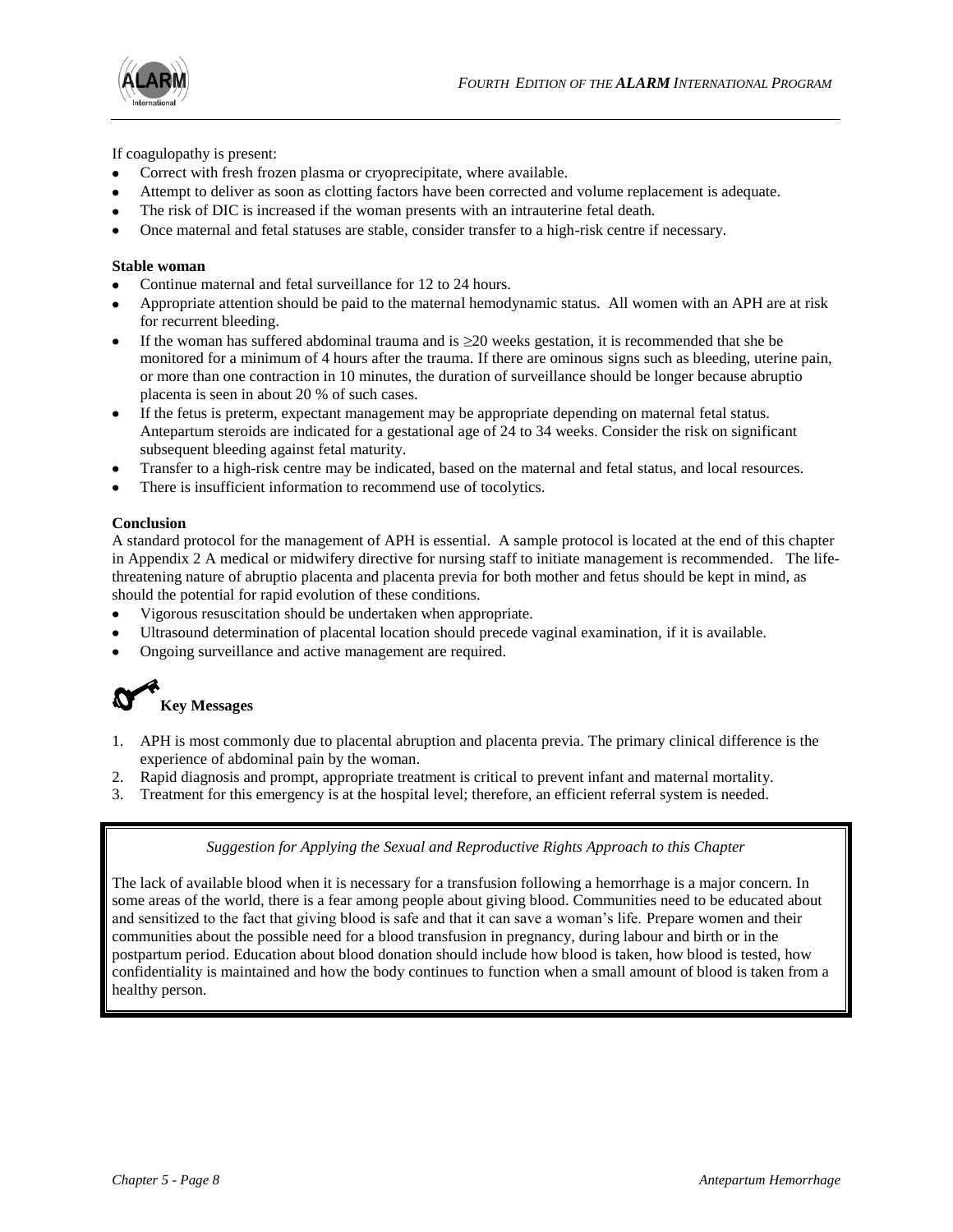

# **APPENDIX 1**

## **OBSTETRICAL IMAGING**

The advent of ultrasound has dramatically changed the clinician's approach to placenta previa. Ultrasound is a tool that can be used to define clearly the distance of the leading edge of the placenta from the internal cervical os. Placenta previa is defined as implantation of the leading edge placenta less than 2 cm from the internal cervical os.

## Transabdominal Sonography

Transabdominal sonography (TAS) in the second trimester will detect over 85% of placenta previa. TAS evaluation of a placenta previa can be limited for several reasons including poor visualization of the posterior placenta<sup>4</sup> caused by the fetal head interfering with the visualization of the lower segment,<sup>5</sup> obesity and under filling or overfilling of the bladder.<sup>6,7</sup> For these reasons, TAS is associated with a false positive rate of up to 25% for the diagnosis of placenta previa. <sup>8</sup>

### Transvaginal Sonography

Transvaginal sonography (TVS) is considered to be safe and is the gold standard for diagnosis, $9$  with a diagnostic accuracy rate of 99%.<sup>10</sup> Accuracy rates for TVS are high (sensitivity 87.5%, specificity 98.8%, positive predictive value 93.3%, negative predictive value 97.6%). In the case of previa with active bleeding, the clinician must proceed with caution, although TVS has been used safely in the presence of placenta previa.<sup>11,12</sup>

Using TVS, the internal os is seen as a discrete point and the distance from this point to the leading edge of the placenta can be accurately measured. This should be done in situations when the placenta is situated low in the uterus and the distance from the os cannot be clearly seen transabdominally. A placenta that does not reach the os on an 18–20 week scan is not a placenta previa. When a placenta previa is suspected on a transabdominal ultrasound, a follow up ultrasound in the third trimester (28–32 weeks) is indicated.

### After 26 weeks gestation

When the leading edge of the placenta is 2 cm or less from the internal os as measured by transvaginal ultrasound, there is greater likelihood of a clinical picture consistent with placenta previa.

After 35 weeks gestation

- Most cases with any degree of overlap (true previa) will require cesarean section.
- For those women without overlap:

| Distance of placental edge from the os (cm) | Estimated probability of safe vaginal delivery      |  |
|---------------------------------------------|-----------------------------------------------------|--|
| $()$ -1                                     | up to $15%$                                         |  |
| $1 - 2$                                     | up to $40\%$                                        |  |
| more than 2 cm                              | the placenta should not be considered as low lying, |  |
|                                             | expect a safe vaginal delivery                      |  |

With placenta previa and previous uterine surgery, management would ideally occur in a centre with adequate resources to manage potential complications. Placenta accreta should be considered in any woman with placenta previa. The incidence of accreta is 1 in 2500 pregnancies. In the presence of placenta previa, the risk rises to approximately 5%. With placenta previa and prior cesarean section, the risk rises to approximately 20% and increases further with increasing numbers of previous cesarean sections or uterine surgeries (Miller et al, 1997).

### Clinical Management

The role of the clinician is to manage placenta previa when it is visualized on the second trimester ultrasound. If the leading edge is not well seen with TAS, then TVS can be used safely to verify the edge of the placenta and to measure accurately the distance from the internal os.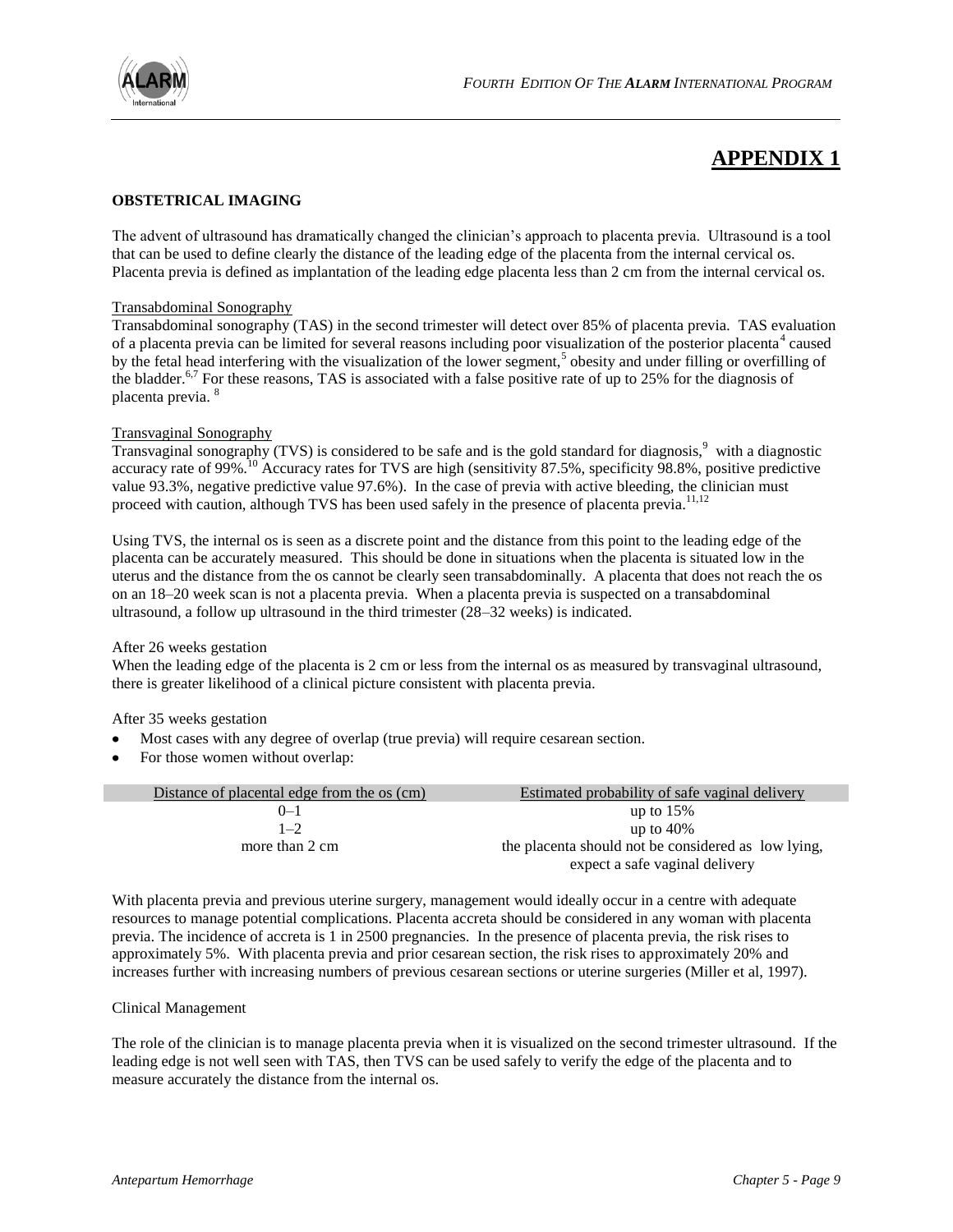Placental "migration" involves the leading edge of the placenta moving away from the cervical os and continuing into the late third trimester.<sup>7,13,14</sup> This is due to the differential growth of the lower uterine segment. The lower segment of the uterus continues to grow in the third trimester.<sup>7, $\overline{13,14}$ </sup>

The time point of the gestation when previa is diagnosed is critical because this will influence management. At 17 weeks gestation, 5% to 15% of women will have placental tissue covering the os, although 90% will have resolved by term.<sup>15</sup>

Prospective studies have demonstrated that using second trimester ultrasound scans followed by a repeat scan after 35 weeks gestation can assist the clinician in predicting the likelihood of a vaginal delivery.<sup>16,17</sup>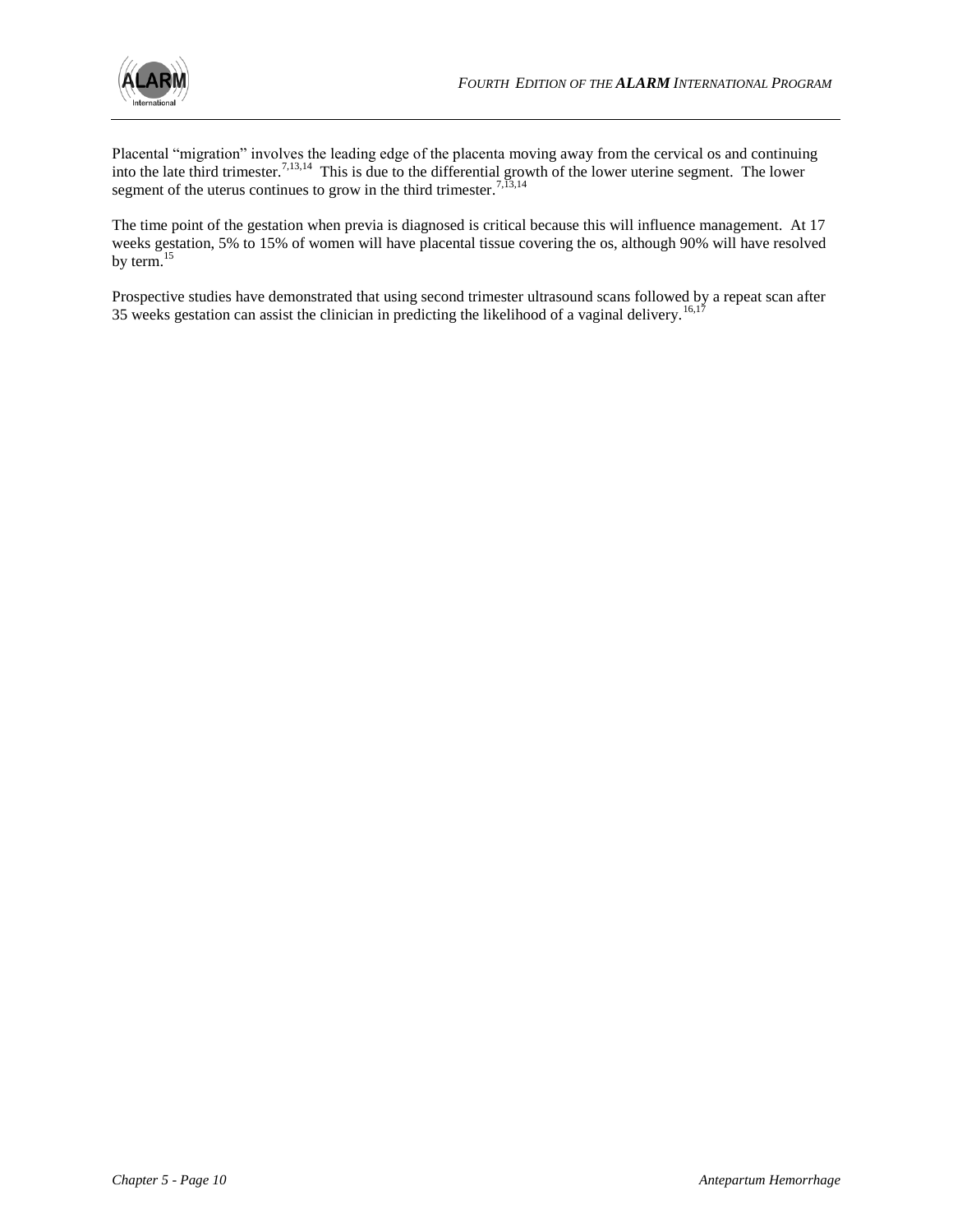

# **APPENDIX 2**